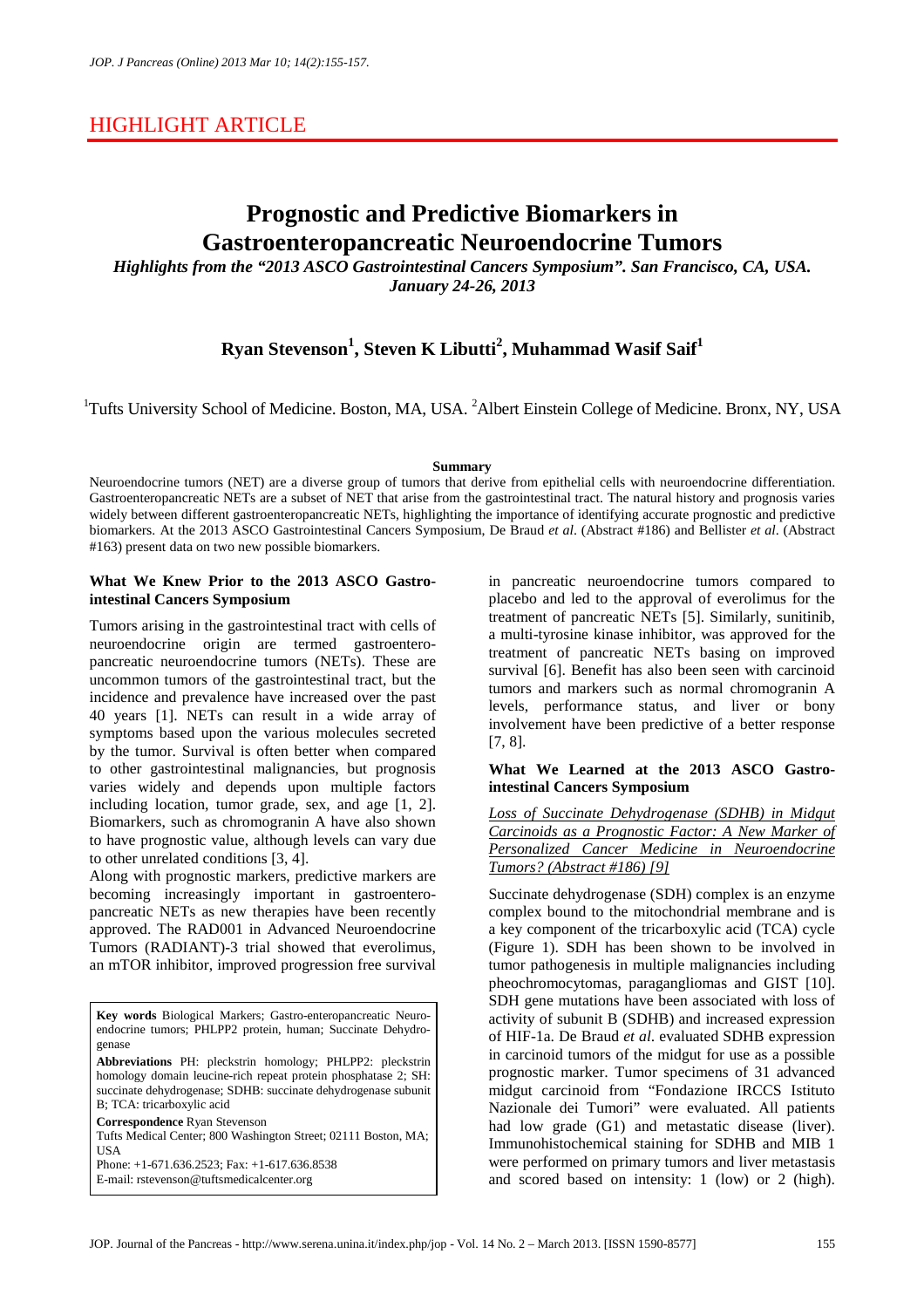Twenty primary tumors and 19 metastases were tested with loss of SDHB seen in 70% of primary and 90% of liver metastases. No difference in overall survival was seen. Eleven patients had both primary and liver metastases evaluated and SDHB loss was seen in 82% of metastases compared to 18% of primary tumors. MIB 1 was also increased in metastatic samples *vs*. primary tumors (1.54% *vs*. 0.70%). This study shows a possible correlation between low SDHB expression and more aggressive disease in midgut carcinoid tumors.

*Prediction of Prognosis in patients Treated with Everolimus for Extrapancreatic Neuroendocrine Tumors by a Single Nucleotide Polymorphism in PHLPP2. (Abstract #163) [11]*

Pleckstrin homology (PH) domain leucine-rich repeat protein phosphatase 2 (PHLPP2) is an inhibitor of mTOR signaling. Bellister *et al*. evaluated a single nucleotide polymorphism in PHLPP2 for its effect on outcomes in patients with extrapancreatic NETs treated with everolimus. Thirty-two patients with NETs were treated with single agent everolimus in this single arm phase II study. Blood samples were taken and RT-PCR was used to detect L1016S SNP in PHLPP2. Progression free survival, overall survival, and response rates were evaluated and a site specific subset analysis was also performed. Overall survival and response rates were not significantly different in wild type *vs*. SNP groups. Progression free survival did not differ significantly between the two groups, but in the subgroup analysis, SNP was predictive of decreased progression free survival in patients with extrapancreatic NETs (16.8 months in wild type *vs*. 7.9 months in SNP:  $P=0.002$ ).



**Figure 1.** Succinate dehydrogenase (SDH) complex in the tricarboxylic acid (TCA) cycle and electron transport chain. (Published with permission from Barletta *et al*. [12]).

#### **Discussion**

The field of gastroenteropancreatic NET has seen an explosion of research interest with the introduction of new targeted therapies in the past few years. Along with finding new therapies, looking for new prognostic/predictive markers to help better stratify risk for aggressive disease and identify patients that will respond to treatment is important. In Abstract #186, De Braud *et al*. showed that loss of SDHB expression was seen more often in metastatic midgut carcinoid tumors and may be prognostic of more aggressive disease [9]. In Abstract #163, Bellister *et al*. evaluated a SNP in PHLPP2 and its effect on prognosis in patients treated with everolimus. The subset of patients with extrapancreatic neuroendocrine tumors showed a significant improvement in progression free survival [11]. Further studies are needed to evaluate these markers and define their clinical significance in monitoring treatment of NETs.

**Conflict of interest** The authors have no potential conflict of interest

#### **References**

1. Yao, James C et al. "One hundred years after "carcinoid": epidemiology of and prognostic factors for neuroendocrine tumors in 35,825 cases in the United States." Journal of Clinical Oncology 26.18 (2008): 3063-3072. PMID: 18565894

2. Ter-Minassian, Monica et al. "Prospective analysis of clinical outcomes and prognostic factors in patients with neuroendocrine tumors (NETs)." J Clin Oncol (Meeting Abstracts) May. 2010: 4044.

3. Arnold, Rudolf et al. "Plasma chromogranin A as marker for survival in patients with metastatic endocrine gastroenteropancreatic tumors." Clinical Gastroenterology and Hepatology 6.7 (2008): 820- 827. PMID: 18547872

4. Oberg, K. "Gastrointestinal Neuroendocrine Tumors." Annals of Oncology Supplement 7.(2010):vii72-80.

5. Yao, JC et al. "Everolimus for advanced pancreatic neuroendocrine tumors." N Engl J Med. 2011 10;364(6):514-23. PMID: 21306238.

6. Raymond, Eric et al. "Sunitinib malate for the treatment of pancreatic neuroendocrine tumors." New England Journal of Medicine 364.6 (2011): 501-513. PMID: 21306237

7. Pavel, Marianne E et al. "Everolimus plus octreotide long-acting repeatable for the treatment of advanced neuroendocrine tumours associated with carcinoid syndrome (RADIANT-2): a randomised, placebo-controlled, phase 3 study." The Lancet 378.9808 (2011): 2005-2012. PMID 22119496

8. Yao JC et al. "Multivariate analysis including biomarkers in the phase III RADIANT-2 study of octreotide LAR plus everolimus (E+O) or placebo (P+O) among patients with advanced neuroendocrine tumors (NET)." J Clin Oncol 30, 2012 (suppl; abstr 157).

9. De Braud et al. "Loss of succinate dehydrogenase (SDHB) in midgut carcinoids as a prognostic factor: A new marker of personalized cancer medicine in neuroendocrine tumors?" J Clin Oncol 30: 2012 (suppl 34; abstr 186)

10. Barletta, Justine A, and Jason L Hornick. "Succinate Dehydrogenase-deficient Tumors: Diagnostic Advances and Clinical Implications." Advances in Anatomic Pathology 19.4 (2012): 193- 203. PMID 22692282